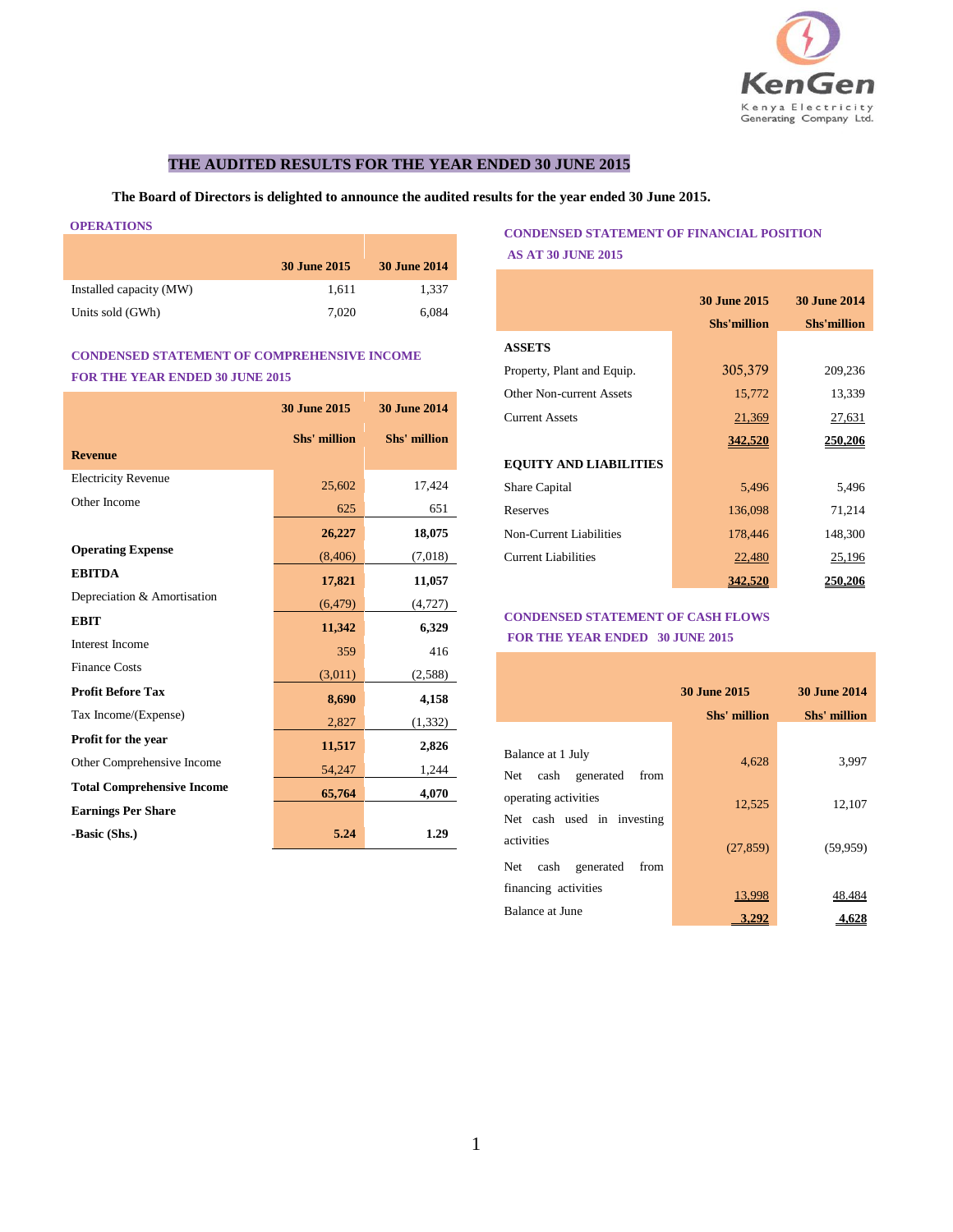## **ECONOMIC OVERVIEW**

The country's Gross Domestic Product (GDP) grew by 5.3% in 2014 compared to 5.7% in 2013. This performance was supported by increased government and private sector consumption, low fuel oil prices, increase in export of goods and services and the stability of the Shilling against major currencies except the Dollar.

### **OPERATIONS OVERVIEW**

We are happy to report that KenGen registered a historic milestone in capacity expansion, revenue and profitability following the completion of the additional capacity totalling 274MW from geothermal and Wind as shown below.

|                | <b>Installed Capacity (MW)</b> |       |                          |               | <b>Production (GWh)</b> |       |          |               |
|----------------|--------------------------------|-------|--------------------------|---------------|-------------------------|-------|----------|---------------|
|                | 2015                           | 2014  | <b>New</b>               | %             | 2015                    | 2014  | Variance | %             |
|                |                                |       | Capacity                 | <b>Change</b> |                         |       |          | <b>Change</b> |
| <b>Hydro</b>   | 820                            | 820   | $\overline{\phantom{a}}$ | 0%            | 3,308                   | 3,946 | (638)    | (16%)         |
| Geothermal     | 509                            | 256   | 253                      | 99%           | 3,104                   | 1,297 | 1,807    | 139%          |
| <b>Thermal</b> | 256                            | 256   | $\qquad \qquad$          | 0%            | 574                     | 824   | (250)    | (30%)         |
| Wind           | 26                             | 5     | 21                       | 420%          | 34                      | 17    | 17       | 100%          |
|                |                                |       |                          |               |                         |       |          |               |
| <b>Total</b>   | 1,611                          | 1,337 | 274                      | 20%           | 7,020                   | 6,084 | 936      | 15%           |

During the year, electricity generation increased as a result of new geothermal plants which became fully operational in the second half of the year. This has significantly reduced generation from expensive thermal plants and over reliance on hydro generation plants which are vulnerable to unfavourable weather conditions.

### **FINANCIAL PERFORMANCE**

Our total revenue grew from Shs 18,491 million in June 2014 to Shs 26,586 million in June 2015, an increase of 44% propelled by new capacity and additional generation. Operating revenue increased from Shs 18,075 million to Shs 26,227 million as a result of increase in capacity and energy revenues which recorded major gains as shown below.

### **Revenue growth**

|              | 2015           | 2014           | Variance       |       |  |
|--------------|----------------|----------------|----------------|-------|--|
|              | <b>Shs mil</b> | <b>Shs mil</b> | <b>Shs mil</b> | %     |  |
| Capacity     | 19,102         | 13,242         | 5,860          | 44%   |  |
| Energy       | 6,206          | 3,655          | 2,551          | 70%   |  |
| Other income | 1,278          | 1,594          | (316)          | (20%) |  |
| Total        | 26,586         | 18,491         | 8,095          | 44%   |  |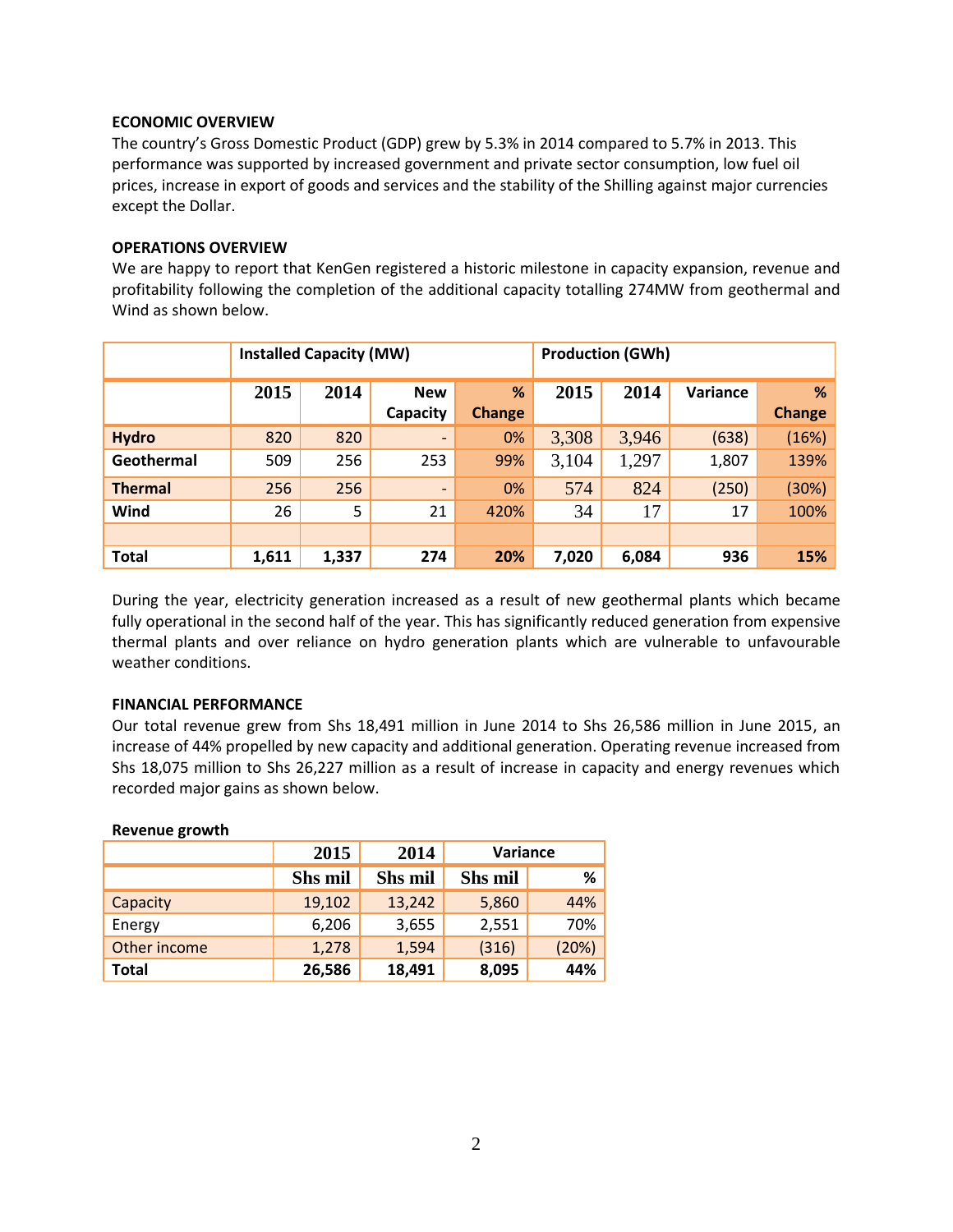|                | Capacity                 |                |                | <b>Energy</b> |            |       | <b>Total</b> |            |      |
|----------------|--------------------------|----------------|----------------|---------------|------------|-------|--------------|------------|------|
|                | 2015                     | 2014           | Var.           | 2015          | 2014       | Var.  | 2015         | 2014       | Var. |
|                | <b>Shs</b>               | <b>Shs</b>     |                | <b>Shs</b>    | <b>Shs</b> |       | <b>Shs</b>   | <b>Shs</b> |      |
|                | mil                      | mil            |                | mil           | mil        |       | mil          | mil        |      |
| <b>Hydro</b>   | 7,677                    | 7,579          | 1%             | 1,368         | 1,271      | 8%    | 9,045        | 8,850      | 2%   |
| Geothermal     | 8,260                    | 2,421          | 241%           | 3,930         | 1,477      | 166%  | 12,190       | 3,898      | 213% |
| <b>Thermal</b> | 3,165                    | 3,242          | (2%)           | 602           | 799        | (25%) | 3,767        | 4,041      | (7%) |
| Wind           | $\overline{\phantom{a}}$ | $\blacksquare$ | $\blacksquare$ | 306           | 108        | 183%  | 306          | 108        | 183% |
| <b>Total</b>   | 19,102                   | 13,242         | 44%            | 6,206         | 3,655      | 70%   | 25,308       | 16,897     | 50%  |

## **Electricity revenue growth by source**

Geothermal contributed significantly to both capacity and energy revenue growth in the year under review compared to previous year. Wind generation also realized remarkable increase.

Operating expenses increased by Shs 1,388 million from Shs 7,018 million to Shs 8,406 million owing to the costs associated with operating and maintaining the newly completed plants. Depreciation & amortisation expenses also increased by Shs 1,751 million from Shs 4,728 million to Shs 6,479 million Financing cost increased by Shs 423 million from Shs 2,588 million to Shs 3,011 million mainly due to interest on borrowings for the completed plants.

EBITDA grew by 61% from Shs 11,057 million in June 2014 to Shs 17,821 million in June 2015. EBIT also registered a growth of 79% from Shs 6,329 million to Shs 11,342 million driven mainly by increased revenue.

Profit before tax increased from Shs 4,158 million in June 2014 to Shs 8,690 million in June 2015, an increase of 109% while profit after tax increased by 308% from Shs 2,826 million to Shs 11,517 million propelled by capacity growth, improved performance, and tax credit from capital allowances enjoyed by the Company following the commissioning of 280MW Geothermal plants, Wellheads in Olkaria and Ngong wind.

Other comprehensive income increased from Shs 1,244 million to Shs 54,247 million due to revaluation surplus from property, plant and equipment net of deferred tax.

Our asset base increased by 37% from Shs 250,206 million in June 2014 to Shs 342,520 million in June 2015.This was due to completion of new plants and revaluation of existing property, plant and equipment which resulted in a surplus of Shs 77,203 million after revaluation by independent professional valuers in line with international best practice.

# **DIVIDEND**

The Board of Directors is recommending for approval by shareholders a final dividend of 65 cents per ordinary share of Shs 2.50 par value.